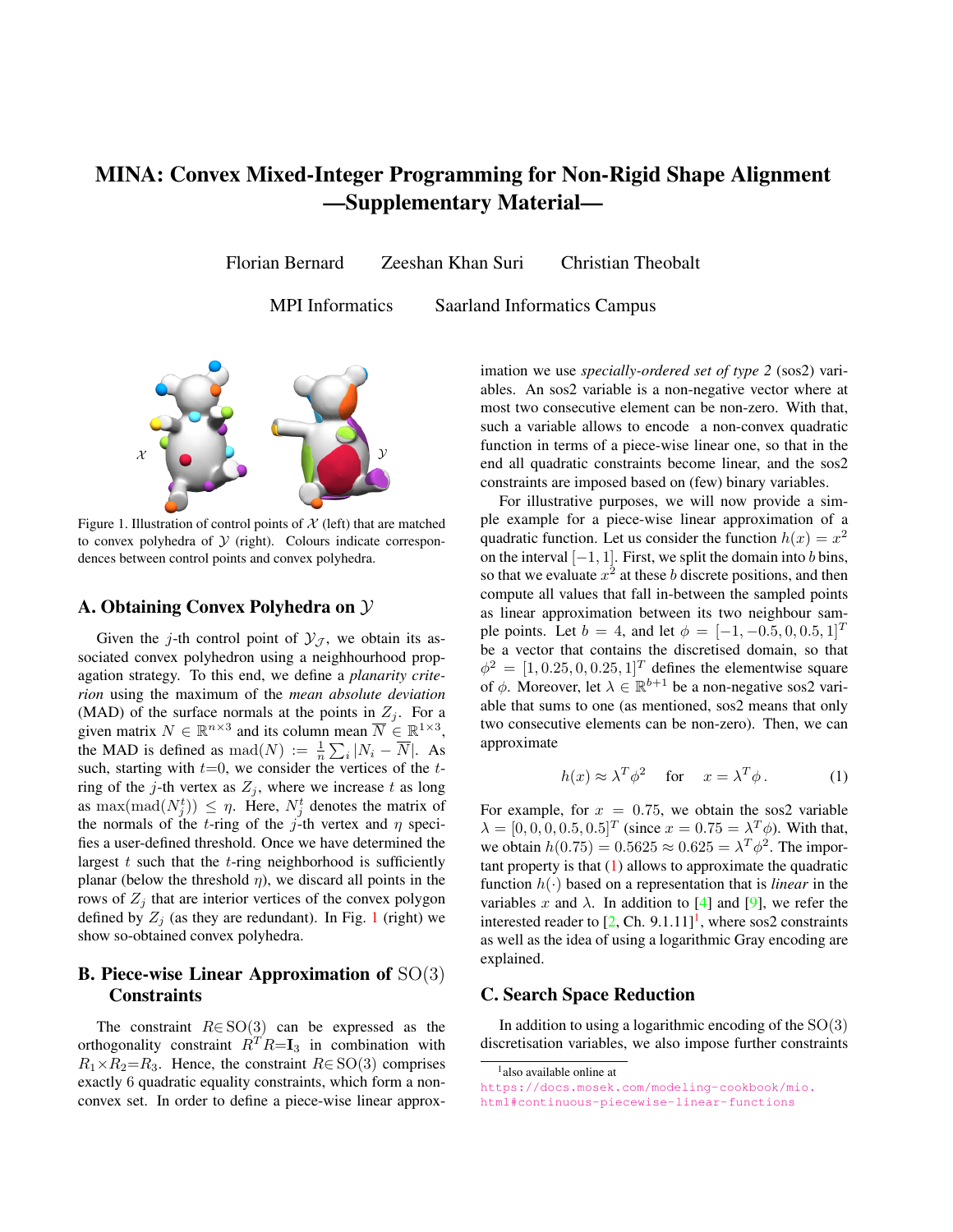<span id="page-1-1"></span>

<span id="page-1-0"></span>Figure 2. Shape  $X$  (left) is matched to  $Y$ , where a search space reduction using ADG [\[6\]](#page-2-3) leads to wrong matchings (middle), whereas ours produces correct correspondences (right).

upon the matching matrix  $P$ , so that the size of the overall search space can be reduced. A similar idea has also been pursued in [\[6\]](#page-2-3), where a scalar criterion based on the average geodesic distance (ADG) was used. In contrast, rather than using a single scalar value for each vertex, we propose to leverage a more powerful approach that considers more de-scriptive statistics of geodesic distances, see Fig. [2.](#page-1-0) To this end, for each control point we compute  $n<sub>prctile</sub>$  evenly spaced percentiles from 0 to 100% of the geodesic distance from this control point to all other points. Let  $\gamma^{\mathcal{X}} \in \mathbb{R}^{u \times n_{\text{prctile}}}$ and  $\gamma^{\mathcal{Y}} \in \mathbb{R}^{v \times n_{\text{prctile}}}$  denote the so-obtained percentile matrices, where the columns are the ordered percentiles from 0 to 100%. As such, the matrices  $\gamma^{\mathcal{X}}$  and  $\gamma^{\mathcal{Y}}$  can be seen as features of the respective shapes extracted at the control points. Whenever two control points  $i \in [u], j \in [v]$  correspond to each other, the features  $\gamma_i^{\mathcal{X}}$  and  $\gamma_j^{\mathcal{Y}}$  should be similar, so that  $d_{ij} := ||\gamma_i^{\mathcal{X}} - \gamma_j^{\mathcal{Y}}||$  is small. Based on this observation, we use the feature distances  $[d_{ij}]_{i,j}$  and sequentially solve  $n_{\text{LAP}}$  linear assignment problems (LAP) [\[7\]](#page-2-4) to match features. The idea of solving a sequence of LAPs is to not only find the single best matching  $P_1$  of features, but rather finding multiple solutions  $P_1, \ldots, P_{n_{\text{LAP}}}$ , so that the nonzero elements in  $P_{\text{all}} = \sum_{\ell=0}^{n_{\text{LAP}}} P_{\ell}$  define the allowed matchings in P. Here, the matrix  $P_\ell$  is obtained by performing a feature matching using  $[d_{ij}]_{i,j}$  when forbidding all previous matchings  $P_1, \ldots, P_{\ell-1}$ . As such, when optimising MINA, we constrain all elements of  $P$  to be zero for those elements where  $P_{all}$  is zero. Using this procedure is advantageous over simple thresholding of  $[d_{ij}]_{i,j}$ , since on the one hand feasibility is guaranteed, and on the other hand the number of allowed matchings is equal for all control points.

#### D. Further Implementation Details

We have implemented MINA in the optimisation modelling toolbox Yalmip  $[5]$ , which uses the conic mixedinteger branch and bound solver MOSEK [\[1\]](#page-2-6) as backend (with default parameters). In all experiments we used  $\lambda_c=4, \lambda_r=1$  and  $\lambda_s=0.5$ , where we account for different problem sizes by multiplying each  $\lambda_{\bullet}$  with  $\frac{1}{\sqrt{\#}}$ , where  $\#$ denotes the total number of elements that the norm is applied to. We set the weights  $\omega_e$  for the smoothness term

to  $\omega_e = \frac{d_e}{\sum_{e \in \mathcal{E}} d_e}$ , where for  $e = (p, q)$  by  $d_e$  we denote the length of the common edge of triangles  $p, q$ . With that, we achieve that the deformation of two adjacent triangles  $p, q$  is more flexible when their common edge is small. We set the planarity threshold to  $\eta = \frac{1}{2}$ . For keeping the number of variables small, for each convex polyhedron  $Z_i$  we only keep the respective control point as well as four additional points obtained via farthest point sampling (FPS) using geodesic distances as metric. Note that this results in convex polyhedra that are either a single point (if none of the  $t$ -rings of the j-th control point satisfies the planarity criterion), or  $Z_i$  is a 5×3 matrix. Since the non-rigid deformation induced by a sparse set of matched control points is relatively coarse, rather than modelling  $\tau$  with the original mesh resolution we use downsampled meshes with about 300 faces, similarly as in [\[8\]](#page-2-7). We set  $n_{\text{LAP}}=5$ ,  $n_{\text{prctile}}=\min(n_{\mathcal{X}}, n_{\mathcal{Y}})$ ,  $M=0.2$  and use  $b=4$  bins for the SO(3) discretisation.

Next, we provide additional details on shape to point cloud matching and the relation between partial shape matching and outlier rejection.

Shape to point cloud matching. The main difference when  $Y$  is represented as a point cloud rather than a mesh is that we need to use a different approach for computing geodesic distances and normals (required for sampling control points, for the definition of the convex polyhedra as de-scribed in Sec. [A,](#page-0-3) and for the search space reduction described in Sec. [C\)](#page-0-4). In our case we compute geodesic distances and normals based on a nearest neighbour graph, where we use the 3 nearest neighbours. After this information is obtained, the overall optimisation problem is equivalent to the one when  $Y$  is a mesh, since the only information of  $Y$  that is explicitly used in our optimisation problem formulation are the convex polyhedra.

Relation between partial shape matching and outlier rejection. In our considered *partial shape matching* setting we match *all* control points of the partial shape  $X$  to the full shape Y. This is in contrast to our *outlier rejection* setting, where we allow that some control points of  $X$ are not matched to  $\mathcal Y$ . However, although for partial shape matching we do not use outlier rejection, we mention that principally it could be used for matching a full shape to a partial one.